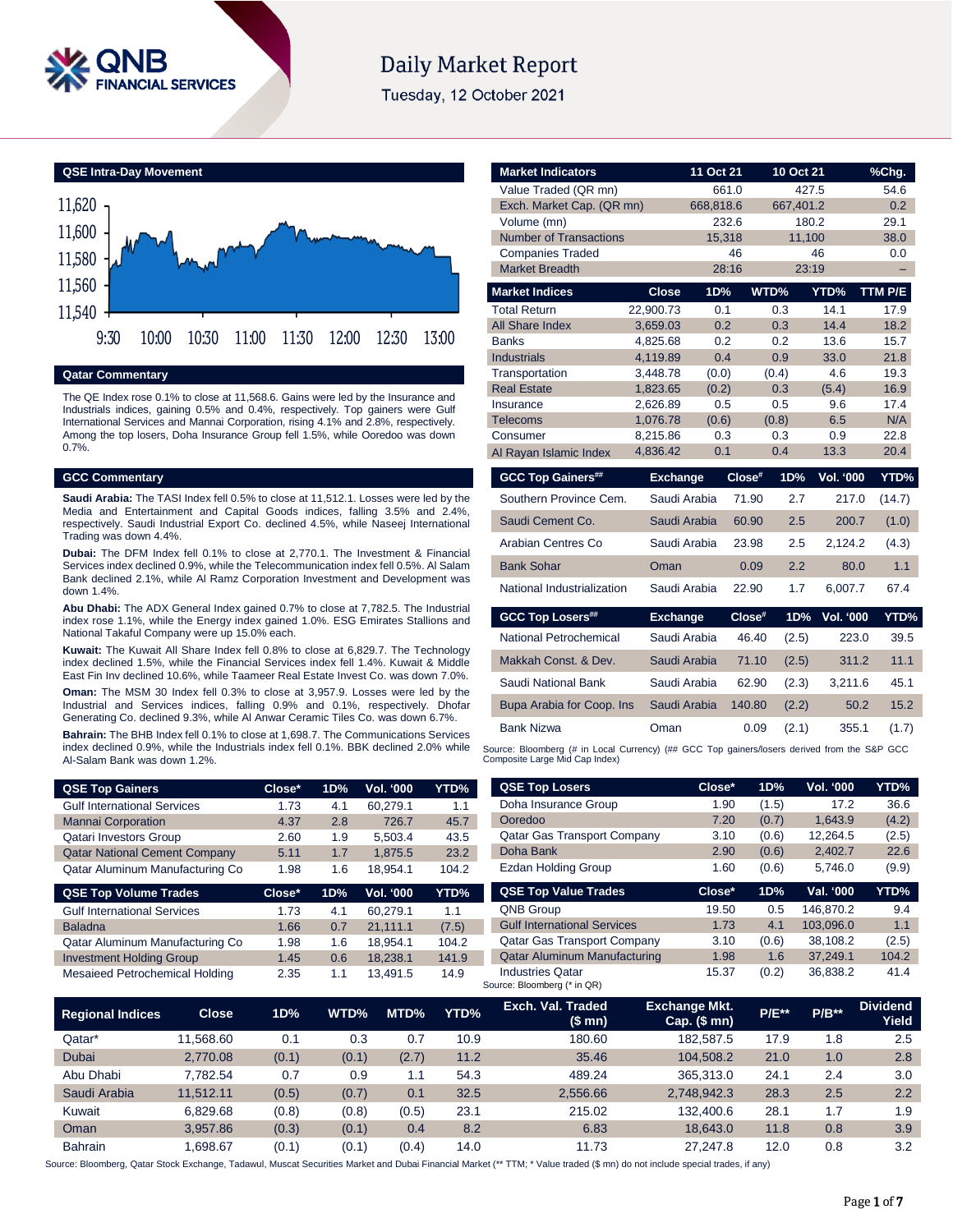### **Qatar Market Commentary**

- The QE Index rose 0.1% to close at 11,568.6. The Insurance and Industrials indices led the gains. The index rose on the back of buying support from GCC, Arab and foreign shareholders despite selling pressure from Qatari shareholders.
- Gulf International Services and Mannai Corporation were the top gainers, rising 4.1% and 2.8%, respectively. Among the top losers, Doha Insurance Group fell 1.5%, while Ooredoo was down 0.7%.
- Volume of shares traded on Monday rose by 29.1% to 232.6mn from 180.2mn on Sunday. Further, as compared to the 30-day moving average of 174.8mn, volume for the day was 33.1% higher. Gulf International Services and Baladna were the most active stocks, contributing 25.9% and 9.1% to the total volume, respectively.

| <b>Overall Activity</b>        | Buy %*   | Sell %*  | Net (QR)          |
|--------------------------------|----------|----------|-------------------|
| Qatari Individuals             | 41.06%   | 43.14%   | (13,717,891.1)    |
| <b>Qatari Institutions</b>     | 14.64%   | 30.04%   | (101, 810, 228.3) |
| Qatari                         | 55.70%   | 73.18%   | (115, 528, 119.4) |
| <b>GCC Individuals</b>         | 0.36%    | 1.69%    | (8,788,245.0)     |
| <b>GCC</b> Institutions        | 3.33%    | 1.83%    | 9,904,393.6       |
| <b>GCC</b>                     | 3.69%    | 3.52%    | 1,116,148.6       |
| Arab Individuals               | $0.00\%$ | $0.00\%$ |                   |
| <b>Arab Institutions</b>       | 12.16%   | 11.05%   | 7,380,730.3       |
| Arab                           | 12.16%   | 11.05%   | 7,380,730.3       |
| <b>Foreigners Individuals</b>  | 1.62%    | $2.00\%$ | (2,521,052.4)     |
| <b>Foreigners Institutions</b> | 26.83%   | 10.26%   | 109,552,292.9     |
| <b>Foreigners</b>              | 28.45%   | 12.26%   | 107,031,240.4     |

Source: Qatar Stock Exchange (\*as a % of traded value)

## **Earnings Releases and Earnings Calendar**

#### **Earnings Releases**

| Company                  | <b>Market</b> | <b>Currency</b> | Revenue (mn)<br>3Q2021 | % Change<br>YoY | <b>Operating Profit</b><br>(mn) 3Q2021 | % Change<br>YoY          | <b>Net Profit</b><br>(mn) 3Q2021 | $\frac{9}{6}$<br>Change<br>YoY |
|--------------------------|---------------|-----------------|------------------------|-----------------|----------------------------------------|--------------------------|----------------------------------|--------------------------------|
| United Electronics Co.   | Saudi Arabia  | <b>SR</b>       | .372.7                 | 12.1%           | 102.2                                  | 57.3%                    | 89.1                             | 66.7%                          |
| Dhofar Cattle Feed Co.   | Oman          | OMR             | 26.0                   | $-0.9%$         | -                                      | $\overline{\phantom{0}}$ | (0.6)                            | N/A                            |
| <b>Dhofar Tourism</b>    | Oman          | OMR             |                        | N/A             | -                                      | $\equiv$                 | (0.9)                            | N/A                            |
| <b>Al Anwar Ceramics</b> | Oman          | OMR             | 20.5                   | 13.6%           | -                                      | $\overline{\phantom{0}}$ | 4.7                              | 78.2%                          |

Source: Company data, DFM, ADX, MSM, TASI, BHB.

#### **Earnings Calendar**

| <b>Tickers</b> | <b>Company Name</b>                             | Date of reporting 3Q2021 results | No. of days remaining | <b>Status</b> |
|----------------|-------------------------------------------------|----------------------------------|-----------------------|---------------|
| <b>VFQS</b>    | <b>Vodafone Qatar</b>                           | 14-Oct-21                        | 2                     | Due           |
| <b>NLCS</b>    | Alijarah Holding                                | 14-Oct-21                        | $\overline{2}$        | <b>Due</b>    |
| QGMD           | Qatari German Company for Medical Devices       | 17-Oct-21                        | 5                     | Due           |
| <b>QGTS</b>    | Qatar Gas Transport Company Limited (Nakilat)   | 17-Oct-21                        | $5\phantom{.}$        | <b>Due</b>    |
| <b>QIBK</b>    | <b>Qatar Islamic Bank</b>                       | 17-Oct-21                        | 5                     | Due           |
| <b>QIGD</b>    | <b>Qatari Investors Group</b>                   | 17-Oct-21                        | $5\phantom{.0}$       | <b>Due</b>    |
| <b>BRES</b>    | Barwa Real Estate Company                       | 18-Oct-21                        | 6                     | Due           |
| <b>MRDS</b>    | Mazaya Qatar Real Estate Development            | 18-Oct-21                        | $\,6$                 | <b>Due</b>    |
| <b>MARK</b>    | Masraf Al Rayan                                 | 18-Oct-21                        | 6                     | Due           |
| <b>KCBK</b>    | Al Khalij Commercial Bank                       | 18-Oct-21                        | $6\phantom{1}6$       | <b>Due</b>    |
| <b>MCGS</b>    | <b>Medicare Group</b>                           | 19-Oct-21                        | 7                     | Due           |
| <b>ABQK</b>    | Ahli Bank                                       | 19-Oct-21                        | $\overline{7}$        | <b>Due</b>    |
| <b>QFLS</b>    | Qatar Fuel Company                              | 20-Oct-21                        | 8                     | Due           |
| <b>WDAM</b>    | <b>Widam Food Company</b>                       | 24-Oct-21                        | 12                    | <b>Due</b>    |
| <b>QLMI</b>    | <b>QLM Life &amp; Medical Insurance Company</b> | 24-Oct-21                        | 12                    | Due           |
| <b>MERS</b>    | Al Meera Consumer Goods Company                 | 24-Oct-21                        | 12                    | <b>Due</b>    |
| <b>IGRD</b>    | <b>Investment Holding Group</b>                 | 25-Oct-21                        | 13                    | <b>Due</b>    |
| <b>AKHI</b>    | Al Khaleej Takaful Insurance Company            | 25-Oct-21                        | 13                    | <b>Due</b>    |
| <b>GWCS</b>    | <b>Gulf Warehousing Company</b>                 | 26-Oct-21                        | 14                    | Due           |
| QISI           | Qatar Islamic Insurance Group                   | 26-Oct-21                        | 14                    | <b>Due</b>    |
| <b>ORDS</b>    | Ooredoo                                         | 27-Oct-21                        | 15                    | Due           |
| <b>MCCS</b>    | <b>Mannai Corporation</b>                       | 27-Oct-21                        | 15                    | <b>Due</b>    |
| QIMD           | Qatar Industrial Manufacturing Company          | 27-Oct-21                        | 15                    | Due           |
| <b>DOHI</b>    | Doha Insurance Group                            | 27-Oct-21                        | 15                    | <b>Due</b>    |
| <b>BLDN</b>    | <b>Baladna</b>                                  | 28-Oct-21                        | 16                    | Due           |
| <b>ZHCD</b>    | <b>Zad Holding Company</b>                      | 28-Oct-21                        | 16                    | <b>Due</b>    |

Source: QSE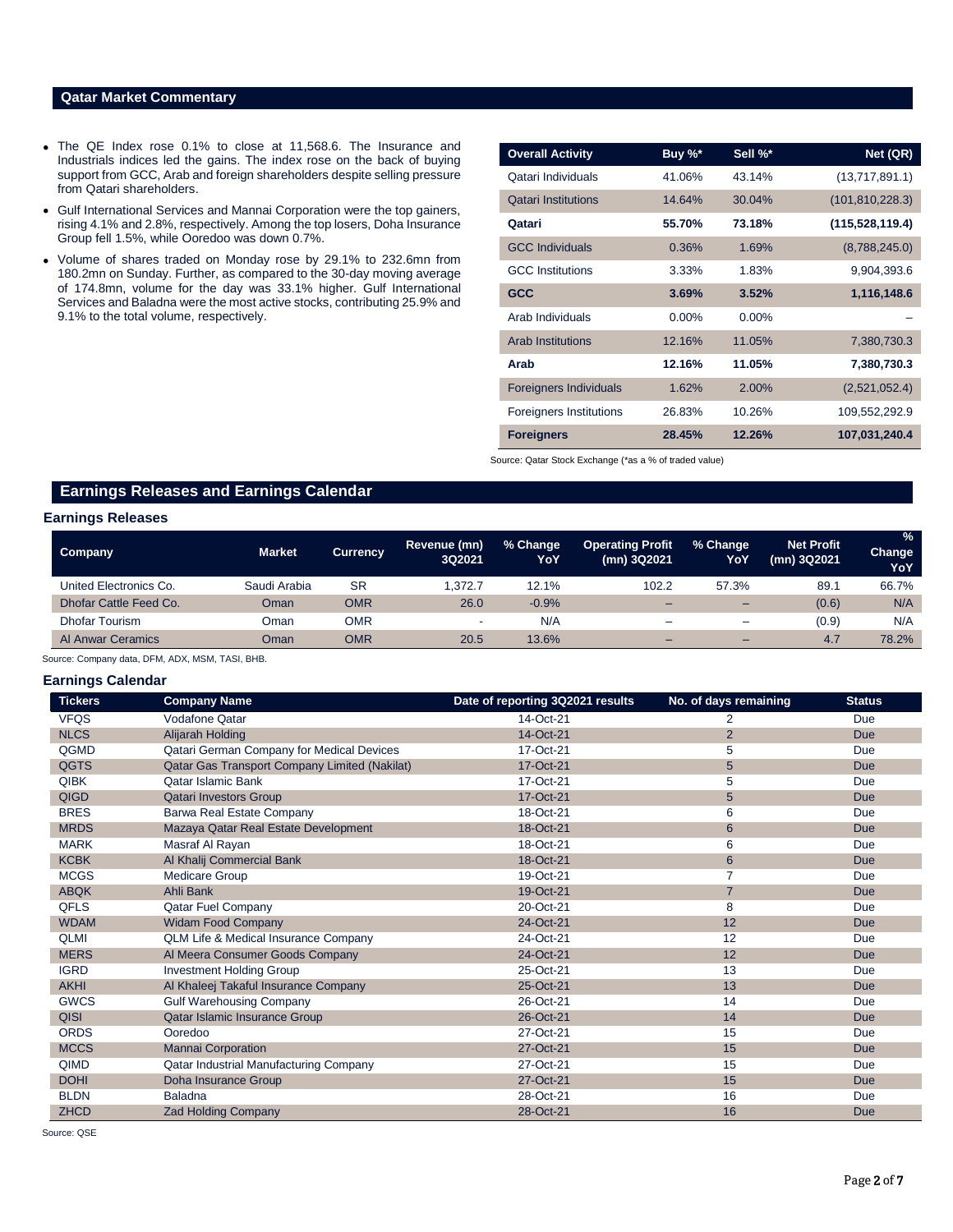**Qatar** 

- **BRES to disclose its 3Q2021 financial results on October 18 –** Barwa Real Estate Company (BRES) will disclose its financial statement for the period ending September 30, 2021 on October 18, 2021. (QSE)
- **GWCS to disclose its 3Q2021 financial results on October 26 –** Gulf Warehousing Co. (GWCS) will disclose its financial statement for the period ending September 30, 2021 on October 26, 2021. (QSE)
- **QGRI to hold its AGM on November 02 –** Pursuant to Qatar General Insurance & Reinsurance Company (QGRI) disclosure on April 29, 2021 on the postponement date of the General Assembly Meeting (AGM) for the year 2020, Qatar General Insurance & Reinsurance Company is pleased to invite its shareholders to attend the company's Ordinary General Assembly Meeting for the year 2020, virtually (through "Zoom" application) on November 02, 2021 at 06:30 PM. In case the required quorum is not met, the second meeting will be held on November 07, 2021 at the same time. Registration to the General Assembly Meeting for year 2020 in person (either self or by proxy) at Company's headquarter in area 4, Musheirib, Street 880, Building No. 23, starts from 04:30 PM till 06:00 PM. (QSE)
- **QETF postpones the provision of liquidity provision services –** The Qatar Stock Exchange Index Fund (QETF) announced the postponement of receiving liquidity provision services with QNB Financial Services until the necessary arrangements are completed. (QSE)
- **UPS International President visits GWCS facilities in Ras Bufontas Free Zone –** Following the recent launched of its logistics hub in Qatar's Ras Bufontas Free Zone, GWC welcomed Scott Price, President, UPS International, reaffirming a longlasting business relationship. UPS's leadership visit comes at a time when the nation is gearing up for the FIFA World Cup Qatar 2022 for which GWCS plays the role of 'Regional Supporter and Official Logistics Provider'. Price began his visit by taking a tour of the GWCS Logistics Hub and UPS Customer Centre at the Ras Bufontas Free Zone. This facility with its world class infrastructure, including temperature-controlled warehouses and frozen storage chambers, offers unmatched logistical and last mile delivery options to the aviation, pharmaceutical and events industries including FIFA World Cup Qatar 2022. Price met up with Gulf Warehousing Company (GWCS) Chairman Sheikh Abdullah bin Fahad Al- Thani and Group CEO Ranjeev Menon to discuss the dynamic logistics sector in Qatar, the work being done by GWCS and ways to collaborate in the future. (Gulf-Times.com)
- **Qatar changes name of State Petroleum Company to Qatar Energy –** Qatar, the world's biggest exporter of liquefied natural gas, said its flagship oil and gas company Qatar Petroleum (QP) will be renamed Qatar Energy. Multiple oil and gas companies around the world have changed their name in recent years to keep pace with the global shift to cleaner energy. QP has increasingly touted its green credentials, announcing more ambitious carbon capture plans and targets to reduce emissions from its operations. QP's name change was communicated by a government official, who asked not to be identified before a press briefing. LNG is less polluting than oil and coal but suppliers are still facing pressure to curb emissions as nations seek to meet strict climate targets. (Bloomberg)
- **Qatar Petroleum is now QatarEnergy; QP gets new logo, brand identity –** Marking a major turning point in its decadeslong history, Qatar Petroleum has changed its name to QatarEnergy. With a new logo and brand identity, "QatarEnergy

will continue to deliver the cleaner energy that the world needs and to play its role as an active partner in search for better solutions in the ongoing energy transition," said HE the Minister of State for Energy Affairs, Saad Sherida Al-Kaabi. Announcing the new logo and brand identity at a special event in Doha Monday, Al-Kaabi said, "This follows a historic evolution that saw Qatar Petroleum Company (QPC) transform into Qatar General Petroleum Corporation (QGPC), then becoming Qatar Petroleum (QP), some 20 years ago, and QatarEnergy (QE) today." At the event, Al-Kaabi, also the President and CEO of QatarEnergy provided an overview of the "historic milestones" that have driven this transformation. This include Qatar's first oil discovery in 1938, the discovery of the "world's biggest" non-associated gas field in 1971, and eventually becoming a "global LNG leader". The minister also shed light on how Qatar Petroleum has evolved over the past seven years, which saw a major restructuring in 2014, bringing marketing affiliates such as Tasweeq and Muntajat into QP, and conducting one of the world's "largest mergers" in the gas business to create the leader in the energy business worldwide –Qatargas. This, he noted also included taking over the management and operation of major energy resources such as Al-Shaheen, Idd Al-Shargi and Al-Rayyan oil fields. Al-Kaabi noted, "We are moving full steam ahead to develop the North field by building state-of-the-art LNG trains that would take our leadership position further with a production capacity of 126mn tons per year by 2027. "Not only that, but also we are making sure that we protect our environment by keeping our carbon footprint at a minimum. This is why we are utilizing sophisticated carbon sequestration methods to capture and sequester 9mn tons of carbon dioxide a year by the end of the decade." Al-Kaabi highlighted "natural gas is our core business, and we are conducting that in the most responsible way. Natural gas is also part of the solution in the ongoing energy transition and that it will be a requirement for sustaining the development of the world for at least a few decades." "Becoming QatarEnergy reflects our understanding of the global changes and our response to the need to protect our planet and its environment. Not only will our LNG projects bring additional cleaner energy to customers across the globe, but we will continue our heightened commitment to our central role in the global energy transition. "I would like to thank all our employees, past and present for their dedicated and diligent efforts, which led to this moment. My thanks are also extended to the members of our executive team as well as our companies, affiliates and joint ventures. We are greatly indebted to His Highness Sheikh Tamim bin Hamad al-Thani, the Amir of the State of Qatar, for his continued and unlimited guidance and support." (Gulf-Times.com)

 **Qatar says it is 'Unhappy' natural gas prices are so high –** Qatar, the world's biggest exporter of liquefied natural gas, said it is "unhappy" prices are so high but is producing at maximum capacity. The comments from Energy Minister Saad Al-Kaabi come amid a crisis in gas markets, with prices rocketing as supply fails to keep up with soaring demand. Although Qatar is spending billions of dollars to increase output, it has said it will struggle to boost production in the near term. "We are maxed out," Al-Kaabi said at an event in Doha, adding that volumes are currently around 80mn tons a year. "We're just consistent, we're producing what we can." The Gulf state has the world's lowest production costs thanks to an abundance of easy-to-extract gas, most of it contained in the giant North Field that extends into Iran. Al-Kaabi reiterated the schedule for a planned expansion of North Field output, despite calls for an earlier ramp-up. Qatar aims to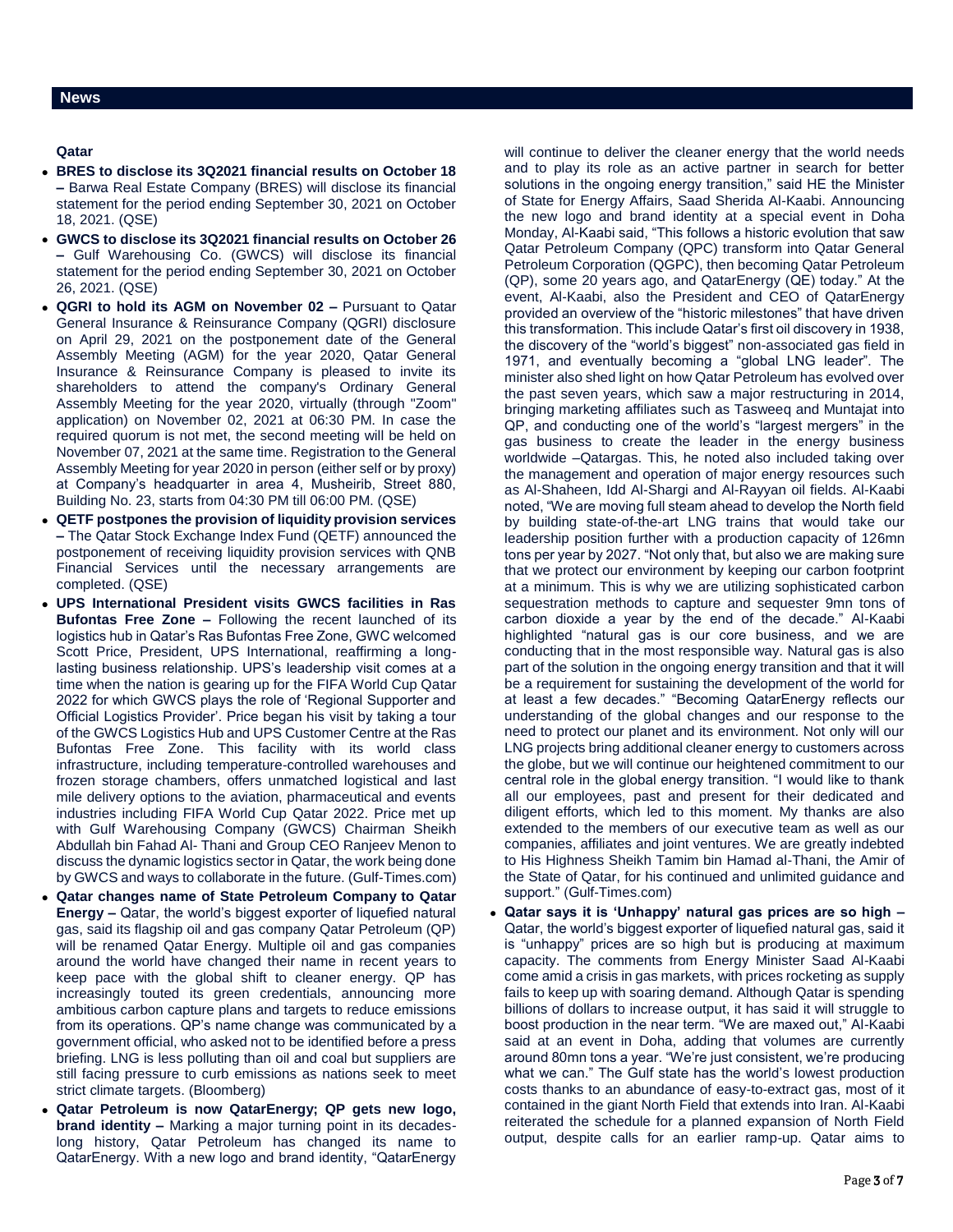increase LNG output by around 50% by 2027, a project that will cost almost \$30bn. (Bloomberg)

- **Qatar criticizes nations for making vague Net-Zero pledges –** Qatar, the world's biggest exporter of liquefied natural gas, said it would be wrong to commit to eliminating planet-warming emissions without having a proper plan in place. The UAE became the first of the Persian Gulf's petrostates to make such a pledge last week, saying it wanted to be a leader on climate change in the region. Thursday's announcement came ahead of United Nations-sponsored climate talks starting later this month in Glasgow, Scotland, and known as COP26. "For me to just come out and say net-zero 2050 would be very sexy," Saad Al-Kaabi, Qatar's energy minister, said at an event in Doha on Monday. "But it's not the right thing." Many politicians "are just throwing it out there without a plan," he said. (Bloomberg)
- **Qatar says rejoining OPEC would not fit with its strategy –** Qatar will not rejoin OPEC because trying to sway global oil prices does not fit with its strategy, said Energy Minister Saad Al-Kaabi at a press conference. There "absolutely nothing that would bring us back," Al-Kaabi said. Qatar decided to leave the cartel in late 2018, saying its exit was down to its increasing focus on natural gas as its main export. It had been a member of the Organization of Petroleum Exporting Countries since 1961. But observers saw the move as the result of a rift between Qatar and some of its neighbors. The producer-group's de-factor leader, Saudi Arabia and the UAE led an embargo against the Persian Gulf country between 2017 and early-2021. The two countries, as well as Bahrain and Egypt, restored ties with Qatar in January. (Bloomberg)
- **OIL TENDER: Qatar offers 75k-78K tons Naphtha loading November 8-14 –** Qatar Petroleum for the Sale of Petroleum Products Co. offered as much as 78k tons of naphtha for November 8-14 loading from Ras Laffan, according to tender documents seen by Bloomberg. Offer includes 50k tons of full range naphtha to co-load with either 25k tons light naphtha or 28k tons Oryx GTL naphtha Co. seeking separate bids for each grade. Bids are due by 1pm local time on Oct. 13, to be valid until 5pm the next day. (Bloomberg)
- **QTerminals marks new milestones in march ahead –** QTerminals, which was established in December 2016 with the aim of operating the first phase of Qatar's flagship Hamad Port, has grown internationally following its strategy, seeing a threefold increase in monthly containerized volumes and adding new international business units to its portfolio among other milestones. QTerminals, jointly established by Mwani Qatar and Milaha, is responsible for enabling Qatar's imports and exports, maritime trade flows and stimulating economic growth locally and regionally. "We have grown internationally following our internationalization strategy, fully supported by QTerminals Board of Directors and the hard work of a strong and efficient management team. Yes, we are very happy with QTerminals achievements during the last four and half years of commercial operations," Neville Bissett, CEO, QTerminals noted in an exclusive interview with Gulf Times editor-in-chief Faisal Abdulhameed Al-Mudahka. The "significant and substantial" progress made at Hamad Port since its soft opening on December 16, 2016 is very apparent. (Gulf-Times.com)
- **Banks raise awareness about online scams –** Technology advancement has led to increase in online scams regionally and globally. Considering these threats, banks in Qatar have reminded its customers, through their social media campaign, to be vigilant from such fraudulent messages. "Beware of fraud! Don't share personal or confidential information like your account number, CVV2 code, OTP (One Time Password) or password with others," Masraf Al Rayan said on its official twitter handle, yesterday. Another tweet by the bank said, "Make sure your

password is a combination of letters, numbers and symbols. Please note that we will never call, text or e-mail you requesting for your personal account information" (Peninsula Qatar)

- **Malaysian SMEs seek access to Qatari market; talks underway, says trade official –** Plans are in the pipeline to forge partnerships between small and medium-sized enterprises (SMEs) from Qatar and Malaysia to bolster further growth of Malaysian halal brands in the Qatari market, said Mohd Mustafa Abdul Aziz, CEO of the Malaysia External Trade Development Corporation (Matrade). Similarly, Abdul Aziz said plans are afoot for knowledge exchange and sharing of best practices between Qatari and Malaysian SMEs, as well as visits between business delegations of both countries to explore investment opportunities related to the halal industry. "Matrade is currently in the midst of discussion with Qatar Chamber to jointly organize a webinar between top management from Matrade and the chamber to promote growing sectors in both countries," Abdul Aziz told Gulf Times. He said the proposed collaboration is expected to enable direct access and communication between Qatari companies and Malaysian SMEs for knowledge-sharing and exchanges that will allow companies from both countries to leverage business opportunities in the areas of the halal industry, building material, furniture, and services initially through electronic platforms until restrictions for cross-border are relaxed. (Gulf-Times.com)
- **QCB Governor meets with UK Minister for International Trade –** Governor of Qatar Central Bank HE Sheikh Abdulla bin Saoud Al Thani met with Minister for International Trade of the United Kingdom Ranil Jayawardena, who is currently visiting the country, on Monday. They reviewed bilateral relations between the two friendly countries in the fields of finance and banking and ways to enhance them. (QNA)

#### **International**

- **World Bank Chief economist: Growth is biggest challenge for emerging economies –** Lack of growth is the biggest economic challenge facing developing economies, the World Bank's chief economist said. Economic growth was essential for poverty reduction, as well as creating government revenues to use for fiscal space, social safety nets and the provision of public goods, said Carmen Reinhart, the World Bank's chief economist. "We had a challenge in many emerging markets and developing countries even before the pandemic, growth started to slow down around 2015," she said. "With growth comes jobs, with growth and jobs comes recovery." The World Bank hopes to raise \$100 billion in donations for the International Development Association fund for poorer countries to address "tragic reversals in development" caused by the COVID-19 pandemic, its president David Malpass said on Monday, adding that growth disparities between advanced economies and developing countries were worsening. (Reuters)
- **UK shoppers, hit by fuel crisis, turn more cautious on spending –** British shoppers increased their spending in September at the slowest pace since January, when the country was stuck in a coronavirus lockdown, as they worried about a shortage of fuel, according to a survey published. The British Retail Consortium said retail spending lost more momentum last month, rising by just 0.6% compared with September 2020, much weaker than August's 3.0% increase. Much of the country saw panic-buying of fuel last month as a shortage of tanker drivers led to disruption of supplies. The government has blamed this on problems facing the global economy as it reopens after lockdown, but critics say it also reflects Britain's tougher post-Brexit immigration rules. A separate survey of broader household spending by card payments firm Barclaycard showed consumers increased their spending on fuel by 11.1% compared with September 2019, the biggest such increase in more than two years. Overall consumer card spending grew by 13.3% compared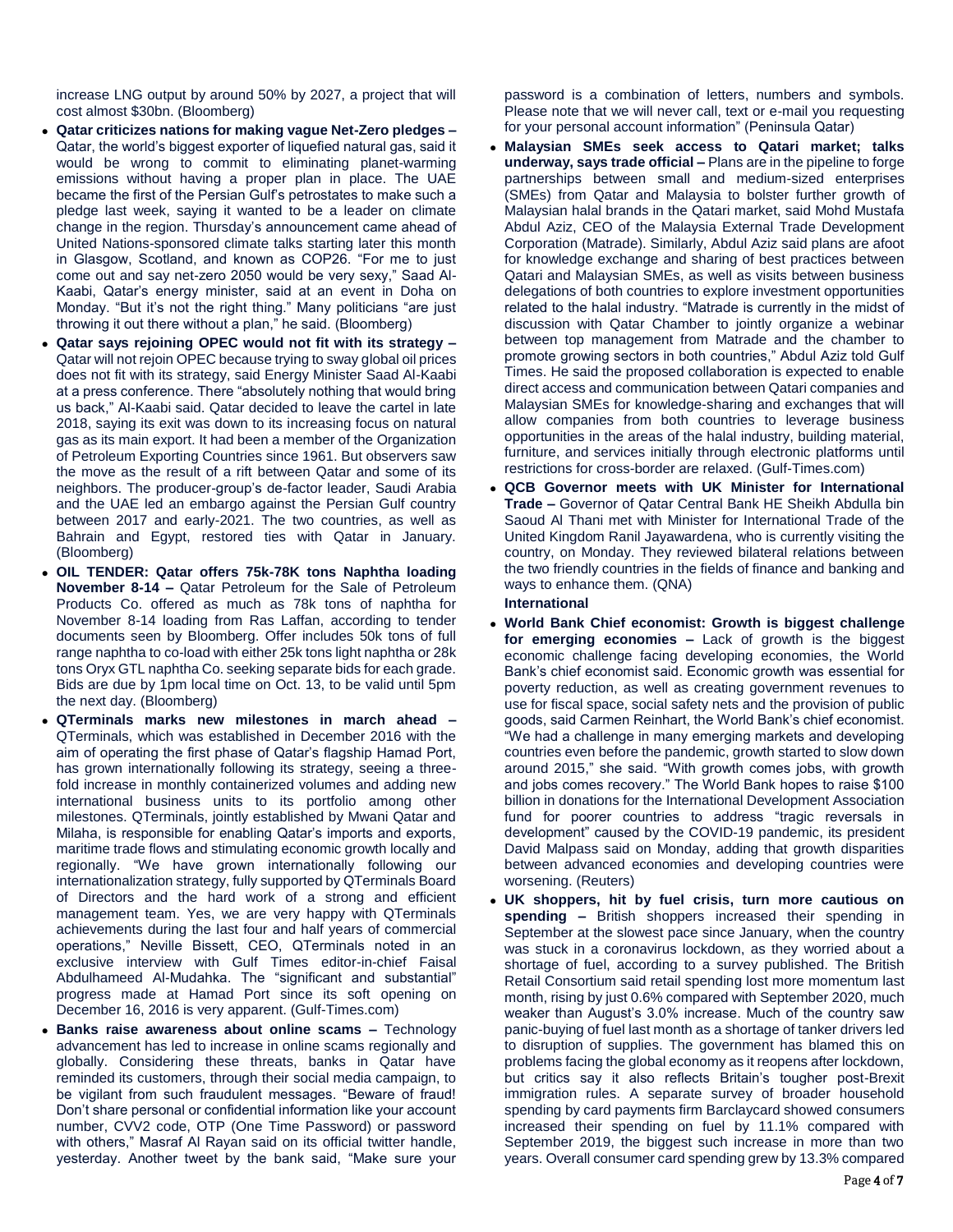to the same period in 2019, Barclaycard said. Its surveys currently do not compare sales with 2020 because of distortions caused by the pandemic lockdowns. Almost half of Barclaycard's respondents reported seeing empty spaces on the shelves, reflecting the shortage of truckers, and 18% said they found it harder than usual to find fresh fruit and vegetables. Spending growth on non-essential items slowed, which might be a sign some consumers were starting to cut back on discretionary purchases as inflation rose, Barclaycard said. (Reuters)

- **Japan wholesale inflation hits 13-year high, squeezing corporate profits –** Japan's wholesale inflation hit a 13-year high in September as rising global commodity prices and a weak yen pushed up import costs, putting pressure on corporate margins and raising the risk of unwanted consumer price hikes. Rising input costs are adding strain for manufacturers already hit by supply constraints and clouding the outlook for the world's thirdlargest economy, which relies on exports to cushion the blow from soft consumption, analysts say. The corporate goods price index (CGPI), which measures the price companies charge each other for their goods and services, surged 6.3% in September from a year earlier, Bank of Japan data showed on Tuesday, exceeding market forecasts for a 5.9% gain. The increase accelerated from a revised 5.8% rise in August to its fastest pace since September 2008, the data showed. Rising oil prices pushed up petroleum and coal costs by 32.4% in September, while prices of wood products spiked 48.3%. An index gauging yen-based wholesale import prices surged a record 31.3% in September from a year earlier, suggesting a weak yen - usually a boon to the economy by lifting exports - could hurt growth by squeezing the bottom line for corporations. Still, analysts doubted whether the rise in wholesale prices would trigger a spike in Japan's consumer inflation, as seen in other economies. Core consumer inflation was flat in August from the previous year, well short of the BOJ's 2% target, as weak household spending keeps firms from raising prices. (Reuters)
- **India's government says volatile crude oil prices pose concerns for economy –** Volatility in the prices of crude oil, edible oils and metal products pose concerns for India's economy, though inflation is expected to ease in coming months, a government report said. "India is well-placed on the path to swift recovery with growth impulses visibly transmitted to all sectors of the economy," a report released by the finance ministry said. The Reserve Bank of India's monetary policy committee left policy interest rates unchanged on Friday, lowering its retail inflation projections to 5.3% from 5.7% for the current fiscal year ending in March 2022, while warning about the risk of higher fuel prices. (Reuters)

### **Regional**

- **RedSeer: MENA consumers to spend \$6bn online shopping during Black Friday –** Bargain hunters in the MENA region are expected to spend up to \$6bn on online goods this 'Black Friday' — up 30% on last year, according to RedSeer Consulting. A report from the company estimates 65% of purchases on November 26 will be in the fashion, grocery and home sectors, signaling a move away from electronics. 'Black Friday' is the largest retail event in MENA, and sees stores offering discounts on a range of products. (Zawya)
- **SPA: New Saudi investment strategy aims for SR388bn annual FDI flows –** Saudi Crown Prince Mohammed bin Salman gave details of a new investment strategy on Monday that aims to raise net foreign direct investment to SR388bn annually, the state news agency (SPA) reported. The new strategy also aims to increase local investments to SR1.7tn annually by 2030, SPA said. The crown prince said in March the kingdom was planning 12tn riyals worth of investments by 2030 as part of a SR27tn

spending push to diversify the economy of the world's biggest oil exporter. (Zawya)

- **Saudi Aramco awards Worley contract at Ras Tanura refinery –** Worley has been awarded a services contract for a residue upgrade project at Saudi Aramco's Ras Tanura refinery, the Australian company said in a statement. Under the contract, Worley will provide early front-end engineering design, front-end engineering design and project management services for the entire project. This award follows on from the successful completion of the front-end conceptual studies that were completed by Advisian, Worley's consulting business. (Bloomberg)
- **Saudi Exchange Tadawul to sell 30% stake in IPO, Maaal reports –** Saudi Arabia's stock exchange will offer a 30% stake in an initial public offering during this month's Future Investment Initiative, Maaal newspaper reports, citing unidentified people familiar with the matter. (Bloomberg)
- **Sources: Saudi to supply additional crude to some Asian refiners in November –** Saudi Aramco has agreed to supply additional crude to at least three Asian buyers in November, while meeting full contractual volumes for four others, sources with knowledge of the matter said on Monday. Full supply volumes were expected for the month, one of the sources said. The world's top oil exporter has been supplying full crude volumes to Asia despite limiting output to comply with a pact between the Organization of the Petroleum Exporting Countries and its allies, a group known as OPEC+. (Reuters)
- **Sources: Saudi Aramco taps banks for \$12-14bn gas pipeline loan –** Saudi Aramco has asked banks to arrange a loan expected to be in the \$12bn-14bn range that it plans to offer to buyers of its gas pipeline network, sources said, as the oil giant advances plans to raise funds from asset sales. Aramco could raise at least \$17bn from the sale of a significant minority stake in its gas pipelines, sources have previously told Reuters. The stake would be offered with a loan financing package already in place, worth about 80% of the price. (Zawya)
- **NEOM JV to secure billions in financing in early 2022, ACWA CEO says –** ACWA Power, which debuted on Saudi Arabia's stock market on Monday, expects to finalize in the first quarter of next year billions of dollars in financing for a green hydrogen joint venture at the planned futuristic city NEOM, ACWA's CEO said. The project, which will be equally owned by Air Products, ACWA Power and NEOM, will produce green ammonia for export to global markets, with the first shipment expected from NEOM's port in the first quarter of 2026. (Reuters)
- **Saudi's Etihad Atheeb eyes 60% capital reduction to write off losses –** Saudi Arabia-listed Etihad Atheeb Telecommunication Co, also known as GO, is set to reduce its capital by 60.6%, to write off accumulated losses of SR138mn. The telecoms company announced its board's decision to the Saudi Stock Exchange (Tadawul), which will see its capital reduced to SR89.999mn from SR228.529mn under company restructuring. (Zawya)
- **PMI: Dubai non-oil sector growth softens in September**  Growth momentum in Dubai's non-oil sector softened slightly in September as orders declined for the first time since February. Growth in jobs also fell to a four-month low, a new survey showed. The seasonally adjusted IHS Markit Dubai Purchasing Managers' Index (PMI) registered 51.5 in September, slipping from 53.3 in August. While the index still held above the 50-mark that indicated expansion, surveyed companies said that weaker customer demand and discounts at competing firms were behind the drop in sales. (Zawya)
- **Shareholders of Emaar Properties approve merger with Emaar Malls –** Emaar Properties' shareholders have approved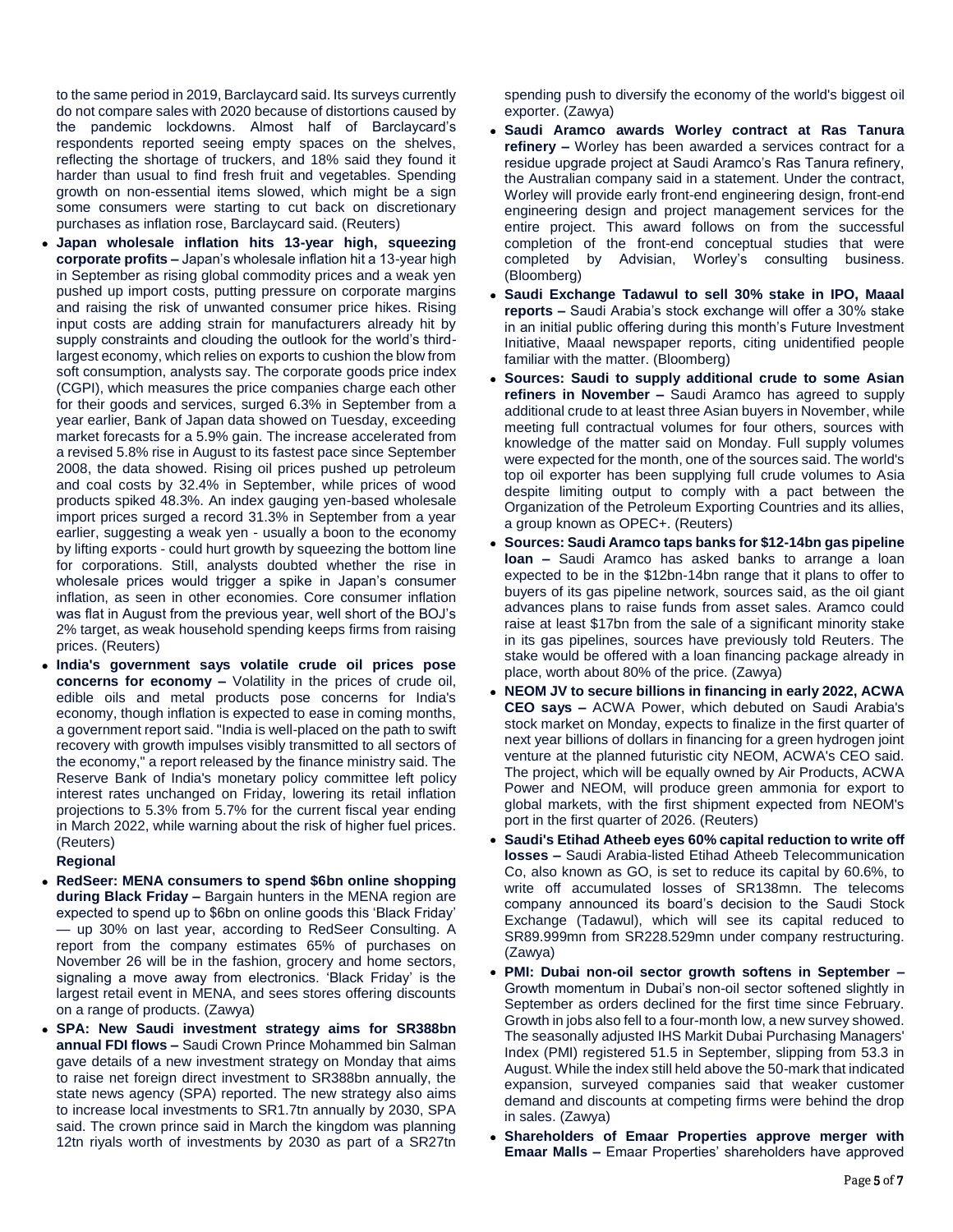the merger of the company with Emaar Malls, Dubai's largest listed developer said in a bourse filing. Shareholders also approved during the General Assembly on Sunday the proposal to increase Emaar Properties' share capital to AED8.17bn. The merger, announced earlier this year, had already obtained final approval from the Securities & Commodities Authority (SCA) last September. (Zawya)

- **Abu Dhabi's IHC acquires 51% of Bin Suhail Group to form beauty JV –** Abu Dhabi conglomerate International Holding Company (IHC) has agreed to acquire 51% of Bin Suhail Group through a subsidiary to form a beauty industry joint venture, it said. IHC subsidiary Multiply Group, owner of beauty brands such as Bedashing, will merge with Bin Suhail Group, which owns the 35-location beauty and spa brand Tips & Toes. The joint venture will operate under newly-established Omorfia Group, in which IHC will own a controlling 51% stake. The deal's value was not disclosed. (Reuters)
- **Al Ahli Bank of Kuwait sells KWD50mn tier 2 bond –** Al Ahli Bank of Kuwait sells KWD50mn tier 2 bond with maturity 11 years, redeemable in 6 years, the Kuwaiti lender says. (Bloomberg)
- **Bahrain sells BHD43mn 91-day Islamic Sukuk; bid-cover 2.56 –** Bahrain sold BHD43mn of Islamic Sukuk due January 12, 2022. Investors offered to buy 2.56 times the amount of securities sold. The Sukuk will settle on October 13. (Bloomberg)